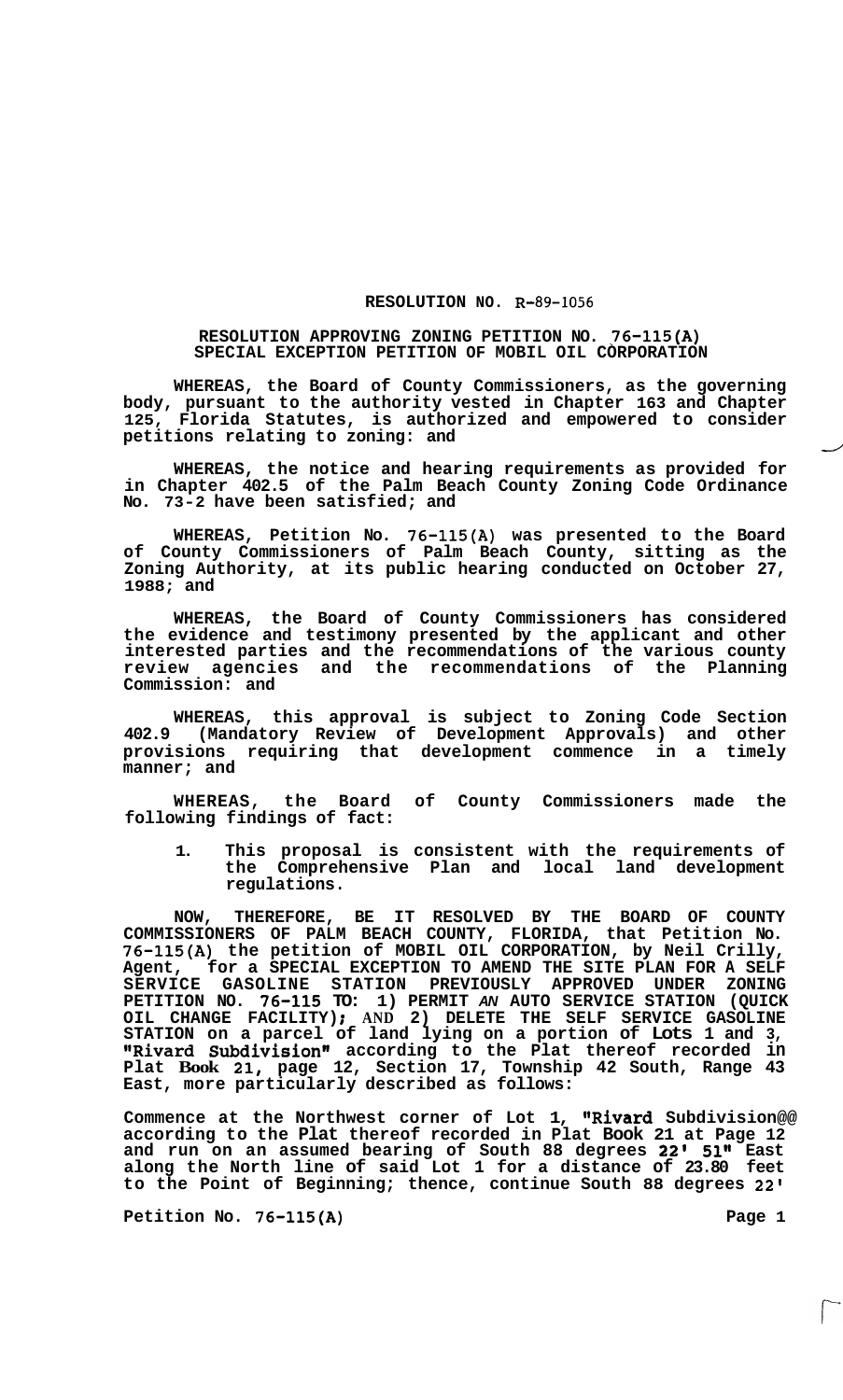**51 East along said North line of Lot 1 for a distance of 146.26**  feet to the Northeast corner of said Lot 1 "Rivard Subdivision". **Said point also being on the West line of Lot 3 "Rivard Subdivisiont1; thence, run South 01 degrees 12' 43" West along said West line of said Lot 3 for a distance of 0.16 feet; thence, run South 88 degrees 24' 03" East along a line parallel with and 154.00 North of as measured at right angles to the South line of said Lot 3, for a distance of 109.82 feet to a point on the East line of said Lot 3; thence, run South 01 degree 06'** *57''* **West along the East line of said Lot 3, for a distance of 109.00 feet to a point on the existing North Right-of-way line of Northlake Boulevard (State Road 809)** : **thence, run North 88 degrees 24' 03" West along said North Right-of-way line of Northlake Boulevard being a line parallel with and 45.00 feet North of as measured at right angles to the South line of said Lot 3 for a distance of 185.39 feet: thence run North 54 degrees 35' 27" West for 44.27 feet; thence run North 20 degrees 46' 51" West along the East Right-of-way of State Road Alternate A-1-a said East Right-of-way line being a line parallel with and 22.00 feet East of as measured at right angles to the Westerly line of said Lot 1, Rivard Subdivision, for a distance of 91.46 feet to the Point of Beginning, being located on the northeast corner of the intersection of North lake Boulevard (SR 809A) and Alternate A1A (SR 811), in a CG-General Commercial Zoning District, was approved as advertised, subject to the following conditions:** 

- **1. Prior to certification, the site plan shall be amended indicate the following:**  to indicate the following:
	- **a. Required setbacks for all structures:**
	- **b. Required landscape strips abutting rights-of-way:**
	- **C. Required masonry wall to the north where the subject site abuts residentially zoned property;**
	- **d. Relocation of all proposed signs out of required landscape strips:**
	- **e. Graphic depiction and revised site plan tabular indicating the transfer of all interior landscape square footage to the perimeter: and**
	- **f. Required canopy trees thirty (30) feet on center along the perimeter of the site.**
	- *Q.*  **Relocation of the dumpster away from the north property line.**
	- **h. Required parking**
	- **io Install a six (6) foot fence around the dumpster**

**Petition No. 76-115 (AI** .. *---a-* **Paae 2** -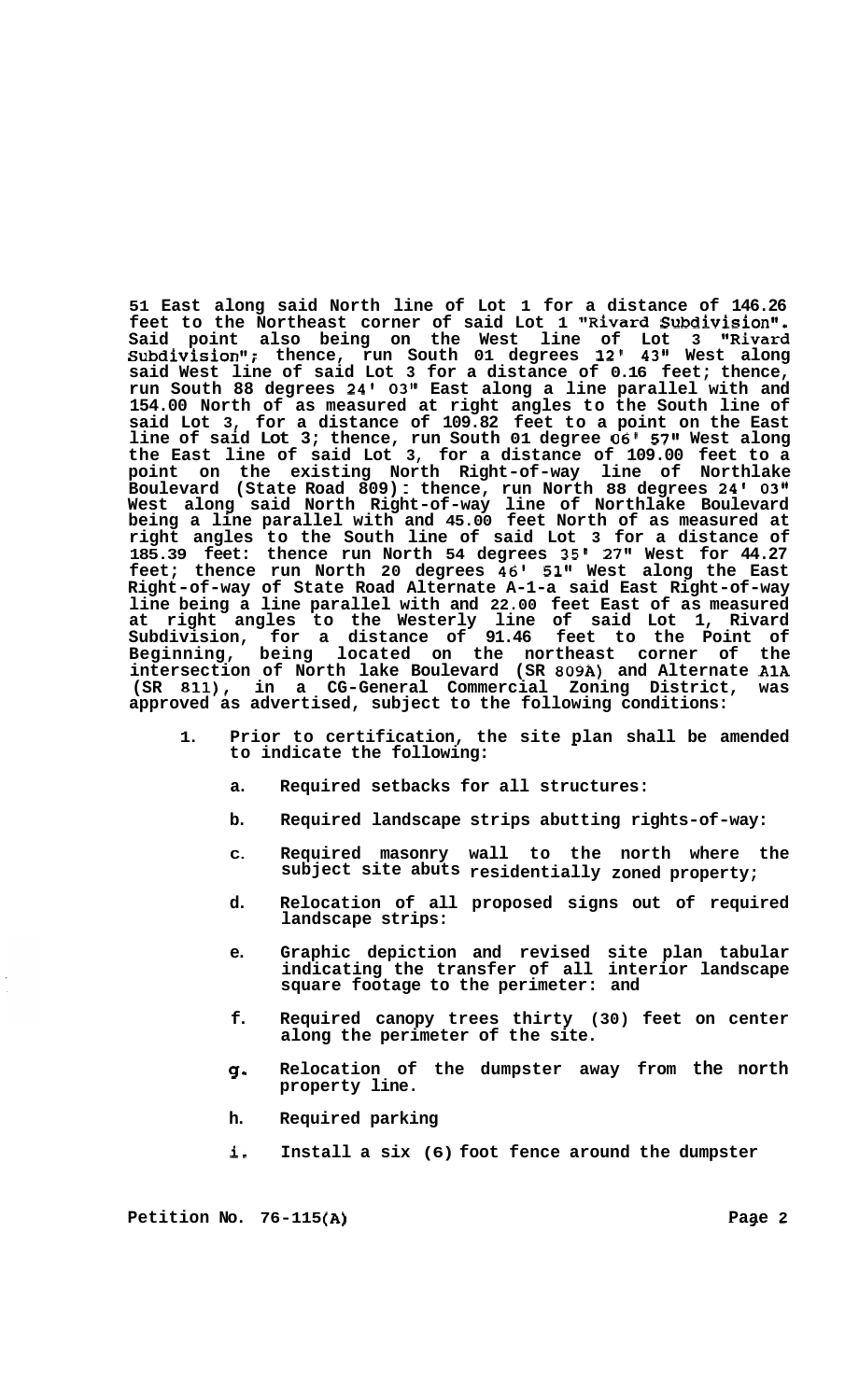- **j. Remove the proposed sign out of the required landscape strip along Northlake Boulevard.**
- **2. Use of the site shall be limited to a quick oil change facility supporting 1,963 of total floor area.**
- **3. The stacking lanes shall be designed so as not to interfere with the backup distances of required parking stalls and other traffic utilizing the site.**
- **4. There shall be no outdoor storage of vehicles or disassembled vehicle parts on-site.**
- *5.*  **Vehicle parking shall be limited to the parking spaces designated on the approved site plan. No parking of vehicles is to be permitted in landscape areas, rights- of-way, or interior drives.**
- *6.*  **Outdoor lighting used to illuminate the premises shall be low intensity and directed away from adjacent Properties and streets, shining only on the subject site.**
- *7.*  **The petitioner shall install ten (10) to twelve (12) foot high native canopy trees spaced a maximum of twenty (20) feet on center along the northern property 1 ine** .
- *8.*  **No off premises signs shall be permitted on site,**
- **9. Generation and disposal of hazardous effluents into sanitary sewerage system shall be prohibited unless adequate pretreatment facilities approved by the Florida Department of Environmental Regulation (FDER) and Agency responsible for sewage works are constructed and used by project tenants or owners generating such effluents** .
- **10. Sewer service is available to the property. Therefore, no septic tank shall be permitted on the site.**
- **11. Water service is available to the property. Therefore, no well shall be permitted on the site to provide potable water.**
- **12. The developer shall provide discharge control and treatment for the stormwater runoff in accordance with all applicable agency requirements in effect at the**  time of the permit application. However, at a minimum **this development shall retain onsite the stormwater runoff generated by a three (3) year-one (1) hour storm with a total rainfall of 3 inches as required by the Permit Section, Land Development Division. In the event that the subject site abuts a Department of**

**Petition No, 76-115(A)** 2014 2022 2023 2024 2024 2022 2022 2024 2022 2023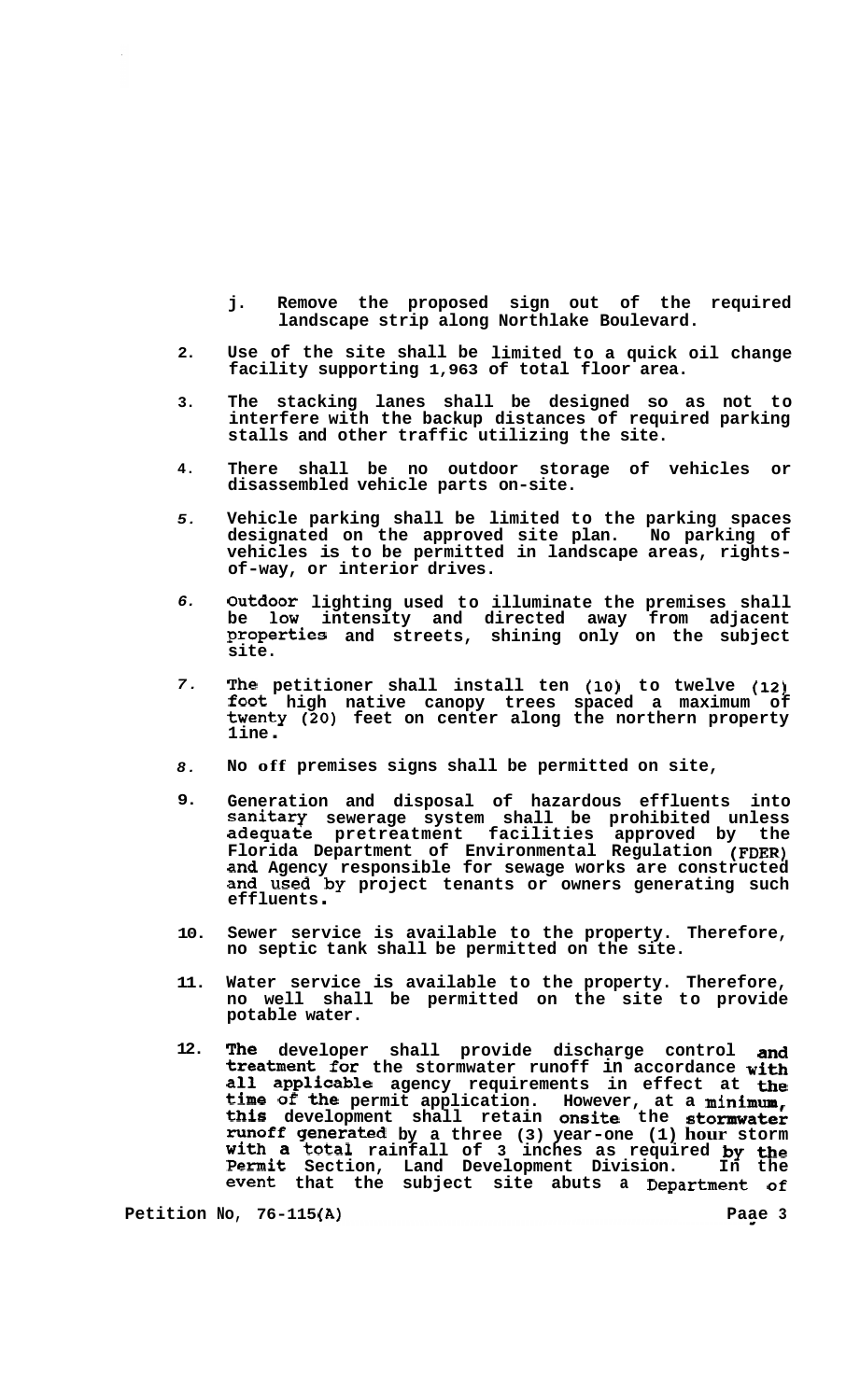**Transportation maintained roadway, concurrent approval from the Florida Department of Transportation will also be required. The drainage system shall be maintained in an acceptable condition as approved by the County Engineer. In the event that the drainage system is not adequately maintained as determined by the County Engineer, this matter will be referred to the Code Enforcement Board for enforcement.** 

- **13. The developer shall design the drainage system such that storm water runoff from the parking areas and paved surfaced area shall be separate from those areas which may contain hazardous or undesirable waste from the proposed site.**
- **14. Within 90 days of approval of this project, the property owner shall convey to Palm Beach County by road right-of-way warranty deed for State Road AlA, 60.5 feet from centerline, 71 1/2 feet from centerline for Northlake Boulevard free of all encumbrances and encroachments. Petitioner shall provide Palm Beach County with sufficient documentation acceptable to the Right of Way Acquisition Section to ensure that the property is free of all encumbrances and encroachments. Right-of-way conveyances shall also include "Safe Sight Corners@@ where appropriate at intersections as determined by the County Engineer.**
- **15. The property owner shall pay a Fair Share Fee in the amount and manner required by the "Fair Share Contribution for Road Improvements Ordinance" as it presently exists or as it may from time to time be amended. The Fair Share Fee for this project presently is \$3,590.00 (134 trips X \$26.79 per trip).**
- **16. Affidavit of notification of Wellfield Protection Ordinance restrictions shall be executed prior to approval. An analysis of development plans shall also be conducted by the petitioner indicating:** 
	- **a. Locations and types of businesses proposed.**
	- **b. Wellfield Zones.**
	- **c. Measures to be utilized to comply with Wellfield Protection Ordinance.**
- **17. There is the potential for restricted materials to be stored on site including petroleum products and solvents** . **An Affidavit of Notification should be executed and the petitioner should perform all necessary preventative measures to reduce the chances of contamination of the wellfield. It is recommended**

Petition No. 76-115(A) Page 4